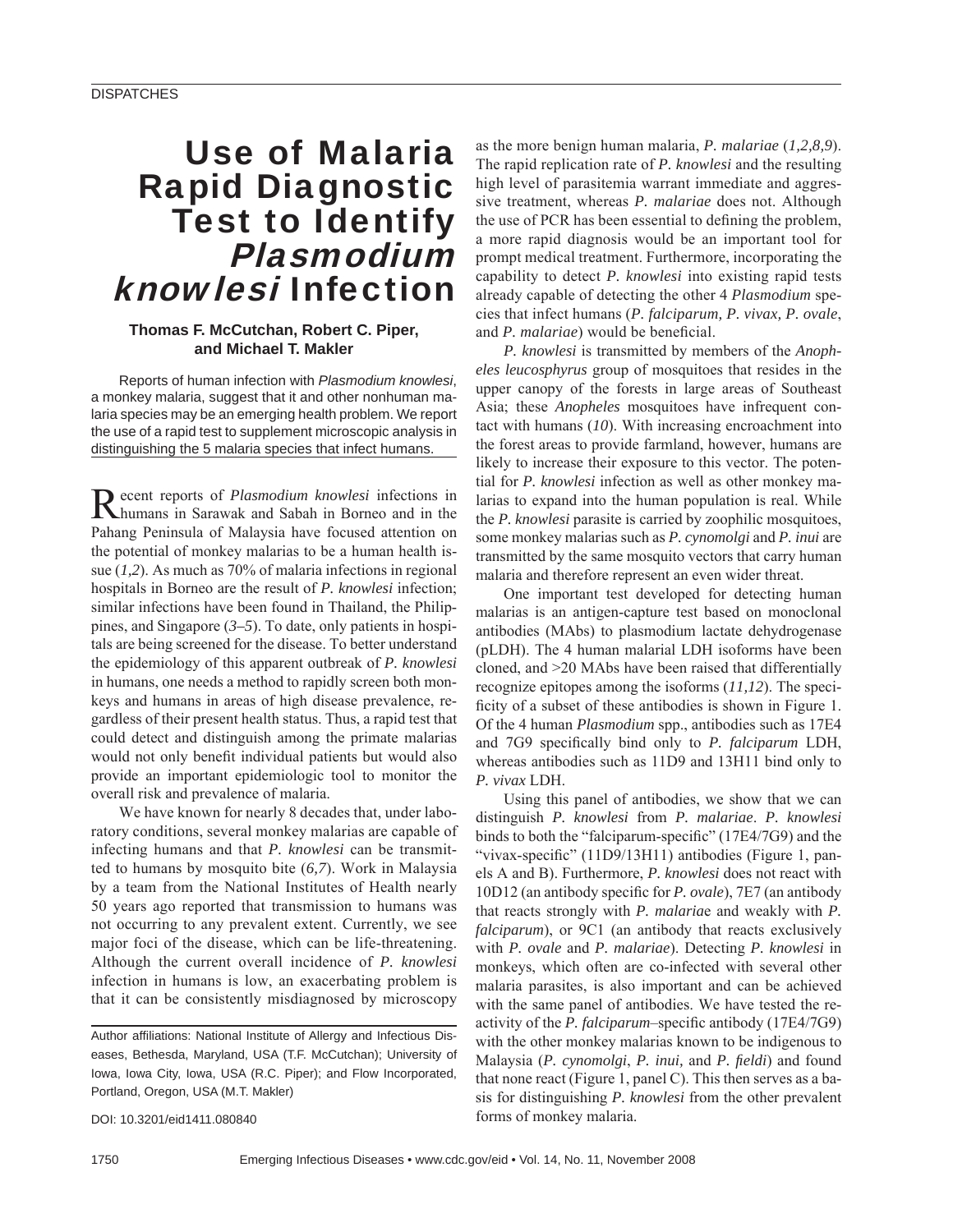#### Diagnosing *Plasmodium knowlesi* Infection



Figure 1. Binding specificity of different anti–Plasmodium lactate dehydrogenase (pLDH) antibodies. A) Shown are the reactivities of the indicated monoclonal antibodies (MAbs) to the LDH from 7 *Plasmodium* spp. Reactivity was determined by using an immunocapture assay as previously described (*9*). B) Example of an immunodipstick assay that detects *P. knowlesi*. An immunochromatographic strip assay containing the indicated antibodies was allowed to wick lysed blood infected with *P. vivax, P. falciparum*, *P. knowlesi, P. ovale*, or *P. malariae.* Blood was wicked in the presence of colloidal gold conjugated to antibody 6C9, which binds all pLDH isoforms. *P. vivax* LDH is immobilized only by 11D9 and 13H11, and *P. falciparum* LDH was only immobilized by 17E4. *P. knowlesi* LDH was immobilized by 11D9 and 13H11 antibodies and also by 17E4. C) An immunochromatographic strip assay containing the indicated antibodies was allowed to wick lysed blood infected with *P. vivax, P. cynomolgi, P. inui,* and *P. knowlesi*. Blood was wicked in the presence of colloidal gold conjugated to antibody 6C9, which binds all pLDH isoforms. Both *P. cynomolgi* and *P. inui* show the same epitope profile as *P. vivax*.

The unexpected pattern of antibody recognition on which we based our tests led us to examine the molecular basis of recognition (Figure 2). As expected, *P. knowlesi* LDH is highly similar to the known pLDH isoforms. We found that only a few residue differences could account

for the epitope differences detected by the 17E4/7G9 and 11D9/13H11 antibodies. We first generated a 3-dimensional model of *P. knowlesi* LDH and then mapped surface-exposed residues that were uniquely shared by *P. falciparum* or *P. vivax* isoforms. The protein structure was calculated



Figure 2. Modeling of the analysis of *Plasmodium knowlesi* lactate dehydrogenase (LDH). A) Sequence of LDH from *P. knowlesi* deduced from genomic DNA fragments sequenced by the Sanger malaria genome project (www.sanger.ac.uk/Projects/P\_knowlesi). LDH isoforms from *P. vivax, P. malariae, P. ovale, P. berghei, P. yoelli*, and *P. falciparum* were compared with that of *P. knowlesi*. Residues unique to *P. knowlesi* and *P. vivax* are shown in blue; residues unique to *P. knowlesi* and *P. falciparum* are shown in red. B) Model of *P. knowlesi* LDH and specific epitopes. A model for P. knowlesi LDH was calculated by using WURST protein threading server (www.zbh.uni-hamburg.de/ wurst/index.php) and the *P. falciparum* and *P. vivax* crystal structures (PDB: 2A94 and 3 2AA3). Shown is the monomer, as well as the assembled tetramer, aligned to the backbone of the *P. vivax* tetramer using pymol. The nicotinamide adenine dinucleotide cofactor analog 3-acetyl pyridine adenine dinucleotide is shown in black. Residues important for substrate binding and catalysis are shown in yellow. *P. knowlesi* residues shared only with *P. vivax* are shown in blue and indicate where the 11D9/13H11 epitopes could be. *P. knowlesi* residues shared only with *P. falciparum* are shown in red and indicate a critical determinant of the 17E4/7G9 epitopes.